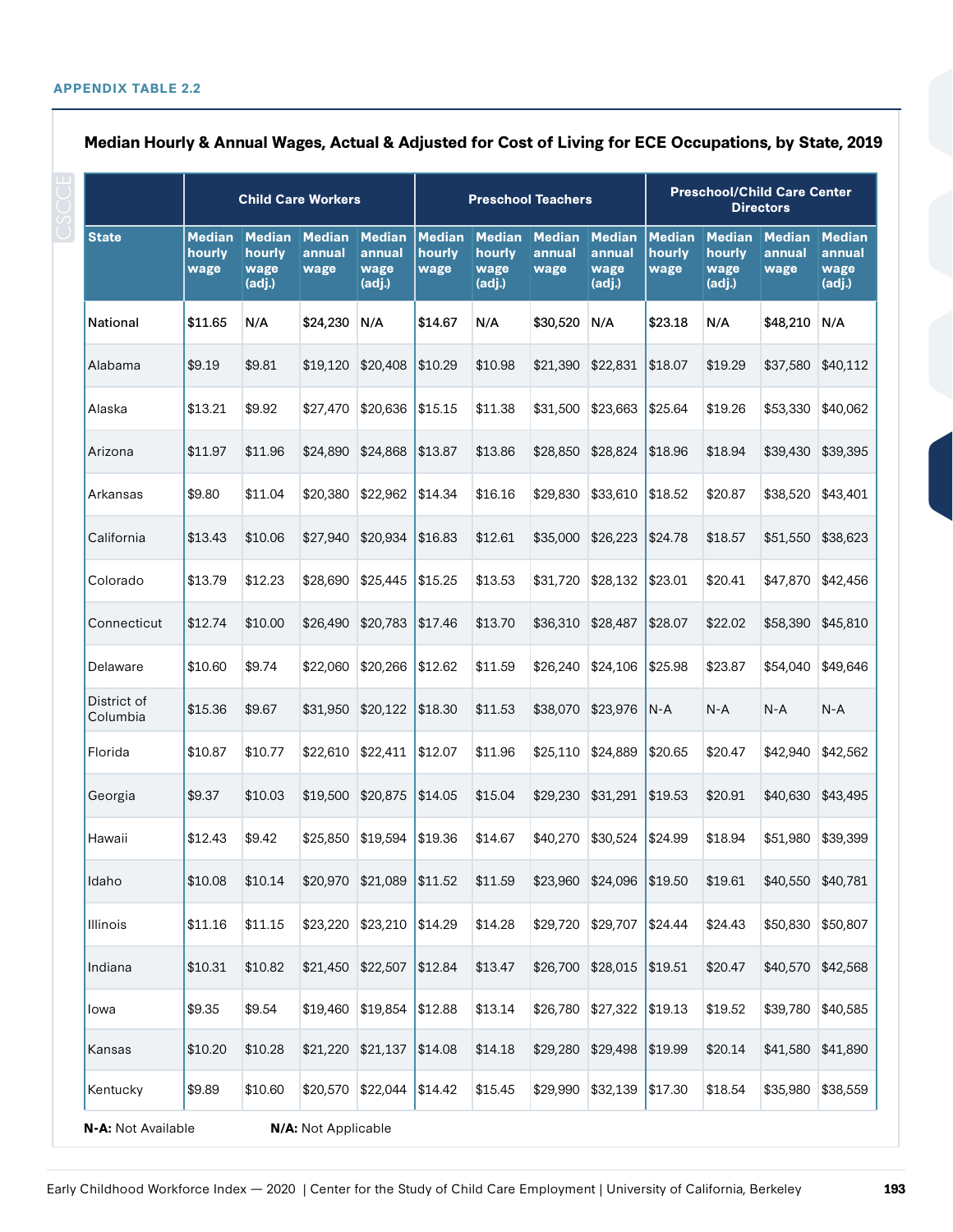|                        | <b>Child Care Workers</b>       |                                           |                                 |                                           | <b>Preschool Teachers</b>       |                                           |                                 |                                           | <b>Preschool/Child Care Center</b><br><b>Directors</b> |                          |                                 |                                           |
|------------------------|---------------------------------|-------------------------------------------|---------------------------------|-------------------------------------------|---------------------------------|-------------------------------------------|---------------------------------|-------------------------------------------|--------------------------------------------------------|--------------------------|---------------------------------|-------------------------------------------|
| <b>State</b>           | <b>Median</b><br>hourly<br>wage | <b>Median</b><br>hourly<br>wage<br>(adj.) | <b>Median</b><br>annual<br>wage | <b>Median</b><br>annual<br>wage<br>(adj.) | <b>Median</b><br>hourly<br>wage | <b>Median</b><br>hourly<br>wage<br>(adj.) | <b>Median</b><br>annual<br>wage | <b>Median</b><br>annual<br>wage<br>(adj.) | <b>Median</b><br>hourly<br>wage                        | hourly<br>wage<br>(adj.) | Median Median<br>annual<br>wage | <b>Median</b><br>annual<br>wage<br>(adj.) |
| Louisiana              | \$9.13                          | \$9.29                                    | \$18,990                        | \$19,329                                  | \$12.91                         | \$13.14                                   | \$26,840                        | \$27,320                                  | \$18.80                                                | \$19.14                  | \$39,110                        | \$39,809                                  |
| Maine                  | \$12.89                         | \$10.90                                   | \$26,810                        | \$22,681                                  | \$17.28                         | \$14.62                                   | \$35,950                        | \$30,413                                  | \$25.07                                                | \$21.21                  | \$52,150                        | \$44,118                                  |
| Maryland               | \$11.59                         | \$9.12                                    | \$24,100                        | \$18,958                                  | \$15.33                         | \$12.06                                   | \$31,880                        | \$25,079                                  | \$23.09                                                | \$18.16                  | \$48,030                        | \$37,783                                  |
| Massachusetts          | \$14.11                         | \$10.81                                   | \$29,350                        | \$22,496                                  | \$17.55                         | \$13.45                                   | \$36,500                        | \$27,976                                  | \$25.86                                                | \$19.82                  | \$53,790                        | \$41,229                                  |
| Michigan               | \$11.13                         | \$12.32                                   | \$23,160                        | \$25,637                                  | \$14.89                         | \$16.48                                   | \$30,980                        | \$34,293                                  | \$21.70                                                | \$24.02                  | \$45,140                        | \$49,968                                  |
| Minnesota              | \$12.06                         | \$11.84                                   | \$25,080                        | \$24,625                                  | \$17.46                         | \$17.14                                   | \$36,320                        | \$35,660                                  | \$28.40                                                | \$27.88                  | \$59,070                        | \$57,997                                  |
| Mississippi            | \$8.94                          | \$10.05                                   | \$18,590                        | \$20,906                                  | \$14.40                         | \$16.19                                   | \$29,960                        | \$33,693                                  | \$19.78                                                | \$22.24                  | \$41,150                        | \$46,277                                  |
| Missouri               | \$10.45                         | \$11.58                                   | \$21,730                        | \$24,074                                  | \$13.78                         | \$15.27                                   | \$28,660                        | \$31,752                                  | \$23.89                                                | \$26.47                  | \$49,690                        | \$55,051                                  |
| Montana                | \$10.84                         | \$10.63                                   | \$22,540                        | \$22,104                                  | \$14.40                         | \$14.12                                   | \$29,960                        | \$29,381                                  | \$20.18                                                | \$19.79                  | \$41,980                        | \$41,168                                  |
| Nebraska               | \$11.12                         | \$10.92                                   | \$23,140                        | \$22,724                                  | \$17.11                         | \$16.80                                   | \$35,590                        | \$34,950                                  | \$22.29                                                | \$21.89                  | \$46,360                        | \$45,526                                  |
| Nevada                 | \$10.62                         | \$9.33                                    | \$22,080                        | \$19,391                                  | \$13.26                         | \$11.65                                   | \$27,580                        | \$24,222                                  | \$29.35                                                | \$25.78                  | \$61,050                        | \$53,616                                  |
| New<br>Hampshire       | \$11.69                         | \$9.42                                    | \$24,320                        | \$19,598                                  | \$14.43                         | \$11.63                                   | \$30,020                        | \$24,191                                  | \$22.18                                                | \$17.87                  | \$46,130                        | \$37,173                                  |
| New Jersey             | \$12.59                         | \$10.38                                   | \$26,180                        | $$21,585$ $$17.36$                        |                                 | \$14.31                                   | \$36,100                        | \$29,764                                  | \$28.70                                                | \$23.66                  | \$59,690 \$49,214               |                                           |
| New Mexico             | \$10.00                         | \$9.68                                    |                                 | \$20,800 \$20,131                         | \$13.66                         | \$13.22                                   |                                 | \$28,420 \$27,505                         | \$24.69                                                | \$23.90                  | \$51,350 \$49,698               |                                           |
| New York               | \$13.58                         | \$12.10                                   | \$28,240                        | \$25,165                                  | \$17.87                         | \$15.92                                   | \$37,160                        | \$33,114                                  | \$31.83                                                | \$28.36                  | \$66,220                        | \$59,010                                  |
| North Carolina \$10.62 |                                 | \$11.28                                   | \$22,090                        | \$23,473                                  | \$12.83                         | \$13.63                                   | \$26,680                        | \$28,350                                  | \$20.88                                                | \$22.19                  | \$43,430 \$46,149               |                                           |
| North Dakota           | \$11.44                         | \$10.70                                   | \$23,800                        | \$22,268                                  | \$12.75                         | \$11.93                                   | \$26,520                        | \$24,813                                  | \$19.48                                                | \$18.23                  | \$40,520                        | \$37,912                                  |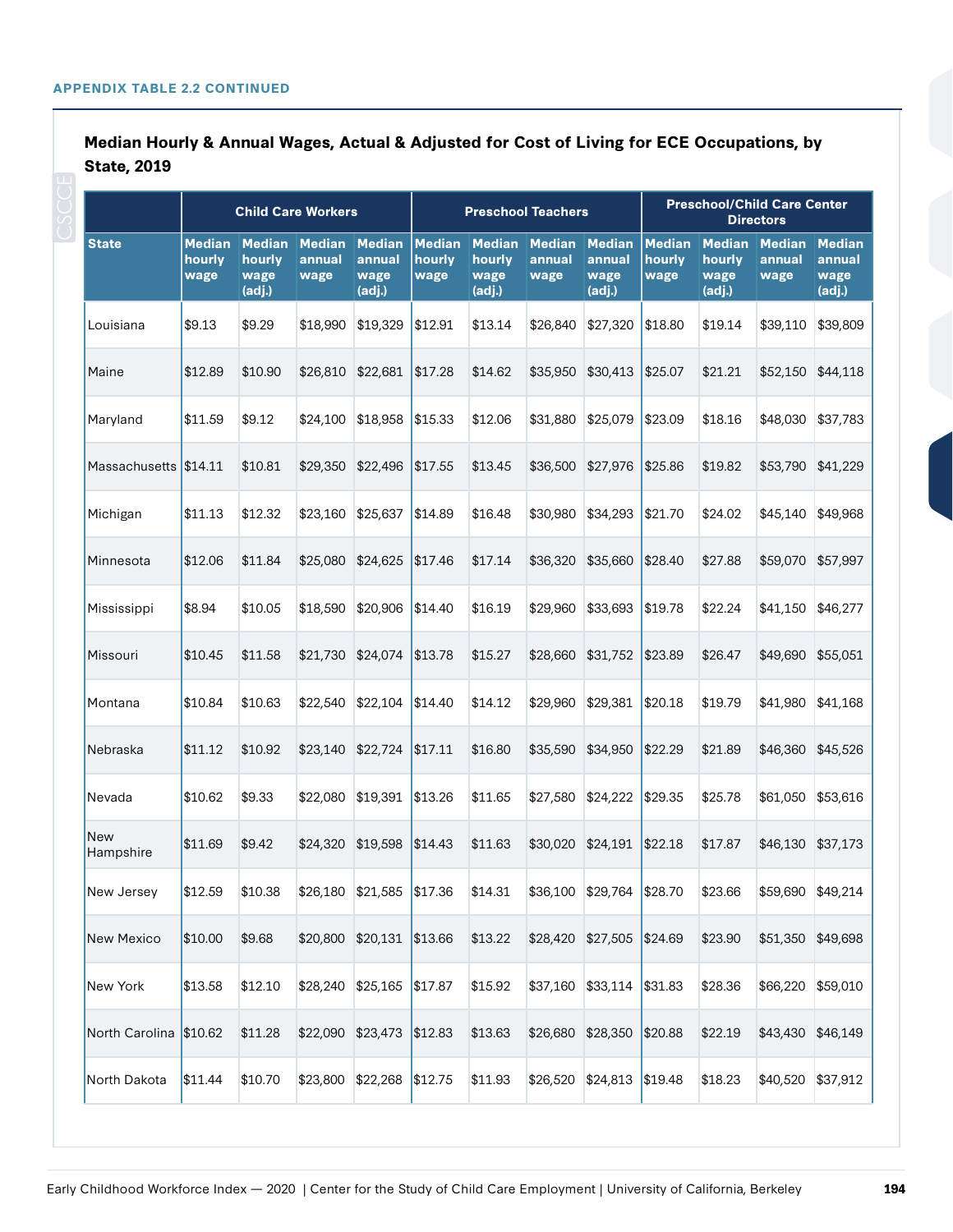|                   |                                 | <b>Child Care Workers</b>                 |                                 |                                           |                                 | <b>Preschool Teachers</b>                 |                                 |                                           | <b>Preschool/Child Care Center</b><br><b>Directors</b> |                                           |                                 |                                           |  |
|-------------------|---------------------------------|-------------------------------------------|---------------------------------|-------------------------------------------|---------------------------------|-------------------------------------------|---------------------------------|-------------------------------------------|--------------------------------------------------------|-------------------------------------------|---------------------------------|-------------------------------------------|--|
| <b>State</b>      | <b>Median</b><br>hourly<br>wage | <b>Median</b><br>hourly<br>wage<br>(adj.) | <b>Median</b><br>annual<br>wage | <b>Median</b><br>annual<br>wage<br>(adj.) | <b>Median</b><br>hourly<br>Wage | <b>Median</b><br>hourly<br>wage<br>(adj.) | <b>Median</b><br>annual<br>wage | <b>Median</b><br>annual<br>wage<br>(adj.) | <b>Median</b><br>hourly<br>wage                        | <b>Median</b><br>hourly<br>wage<br>(adj.) | <b>Median</b><br>annual<br>wage | <b>Median</b><br>annual<br>wage<br>(adj.) |  |
| Ohio              | \$10.65                         | \$11.51                                   | \$22,160                        | \$23,959                                  | \$13.06                         | \$14.12                                   | \$27,170                        | \$29,376                                  | \$20.77                                                | \$22.46                                   | \$43,190                        | \$46,696                                  |  |
| Oklahoma          | \$9.26                          | \$9.91                                    | \$19,270                        | \$20,618                                  | \$12.44                         | \$13.31                                   | \$25,870                        | \$27,680                                  | \$18.14                                                | \$19.41                                   | \$37,730                        | \$40,370                                  |  |
| Oregon            | \$12.46                         | \$10.85                                   | \$25,930                        | \$22,570                                  | \$14.40                         | \$12.53                                   | \$29,950                        | \$26,069                                  | \$19.91                                                | \$17.33                                   | \$41,400                        | \$36,036                                  |  |
| Pennsylvania      | \$10.69                         | \$10.59                                   | \$22,240                        | \$22,038                                  | \$13.96                         | \$13.83                                   | \$29,030                        | \$28,766                                  | \$23.40                                                | \$23.19                                   | \$48,670                        | \$48,228                                  |  |
| Rhode Island      | \$12.01                         | \$9.47                                    | \$24,980                        | \$19,688                                  | \$13.80                         | \$10.88                                   | \$28,700                        | \$22,620                                  | \$24.32                                                | \$19.17                                   | \$50,590                        | \$39,873                                  |  |
| South<br>Carolina | \$9.37                          | \$9.44                                    | \$19,480                        | \$19,628                                  | \$11.05                         | \$11.13                                   | \$22,990                        | \$23,165                                  | \$18.11                                                | \$18.25                                   | \$37,660                        | \$37,947                                  |  |
| South Dakota      | \$9.99                          | \$9.94                                    | \$20,770                        | \$20,664                                  | \$14.23                         | \$14.16                                   | \$29,600                        | \$29,449                                  | \$27.20                                                | \$27.06                                   | \$56,570                        | \$56,281                                  |  |
| Tennessee         | \$9.85                          | \$10.65                                   | \$20,490                        | \$22,152                                  | \$13.45                         | \$14.54                                   | \$27,980                        | \$30,249                                  | \$23.79                                                | \$25.72                                   | \$49,470                        | \$53,483                                  |  |
| Texas             | \$10.15                         | \$10.47                                   | \$21,120                        | \$21,780                                  | \$14.44                         | \$14.89                                   | \$30,030                        | \$30,969                                  | \$21.93                                                | \$22.62                                   | \$45,610                        | \$47,036                                  |  |
| Utah              | \$10.47                         | \$10.09                                   | \$21,780                        | \$20,983                                  | \$13.24                         | \$12.76                                   | \$27,550                        | \$26,542                                  | \$17.26                                                | \$16.63                                   | \$35,900                        | \$34,587                                  |  |
| Vermont           | \$13.72                         | \$11.21                                   | \$28,540                        | \$23,324                                  | \$16.48                         | \$13.47                                   | \$34,290                        | \$28,023                                  | \$23.41                                                | \$19.13                                   | \$48,690                        | \$39,792                                  |  |
| Virginia          | \$10.96                         | \$10.77                                   | \$22,800                        | \$22,404                                  | \$15.91                         | \$15.63                                   | \$33,080                        | \$32,505                                  | \$27.62                                                | \$27.14                                   | \$57,450                        | \$56,451                                  |  |
| Washington        | \$14.57                         | \$12.74                                   | \$30,300                        | \$26,497                                  | \$15.96                         | \$13.96                                   | \$33,190                        | \$29,025                                  | \$24.12                                                | \$21.09                                   | \$50,170                        | \$43,874                                  |  |
| West Virginia     | \$9.95                          | \$10.29                                   | \$20,690                        | \$21,387                                  | \$12.28                         | \$12.69                                   | \$25,540                        | \$26,400                                  | \$17.33                                                | \$17.91                                   | \$36,040                        | \$37,254                                  |  |
| Wisconsin         | \$10.66                         | \$10.66                                   | \$22,170                        | \$22,173                                  | \$12.23                         | \$12.23                                   | \$25,440                        | \$25,443                                  | \$21.64                                                | \$21.64                                   | \$45,010                        | \$45,016                                  |  |
| Wyoming           | \$11.46                         | \$10.87                                   | \$23,840                        | \$22,615                                  | \$13.27                         | \$12.59                                   | \$27,600                        | \$26,182                                  | \$21.50                                                | \$20.40                                   | \$44,720                        | \$42,422                                  |  |